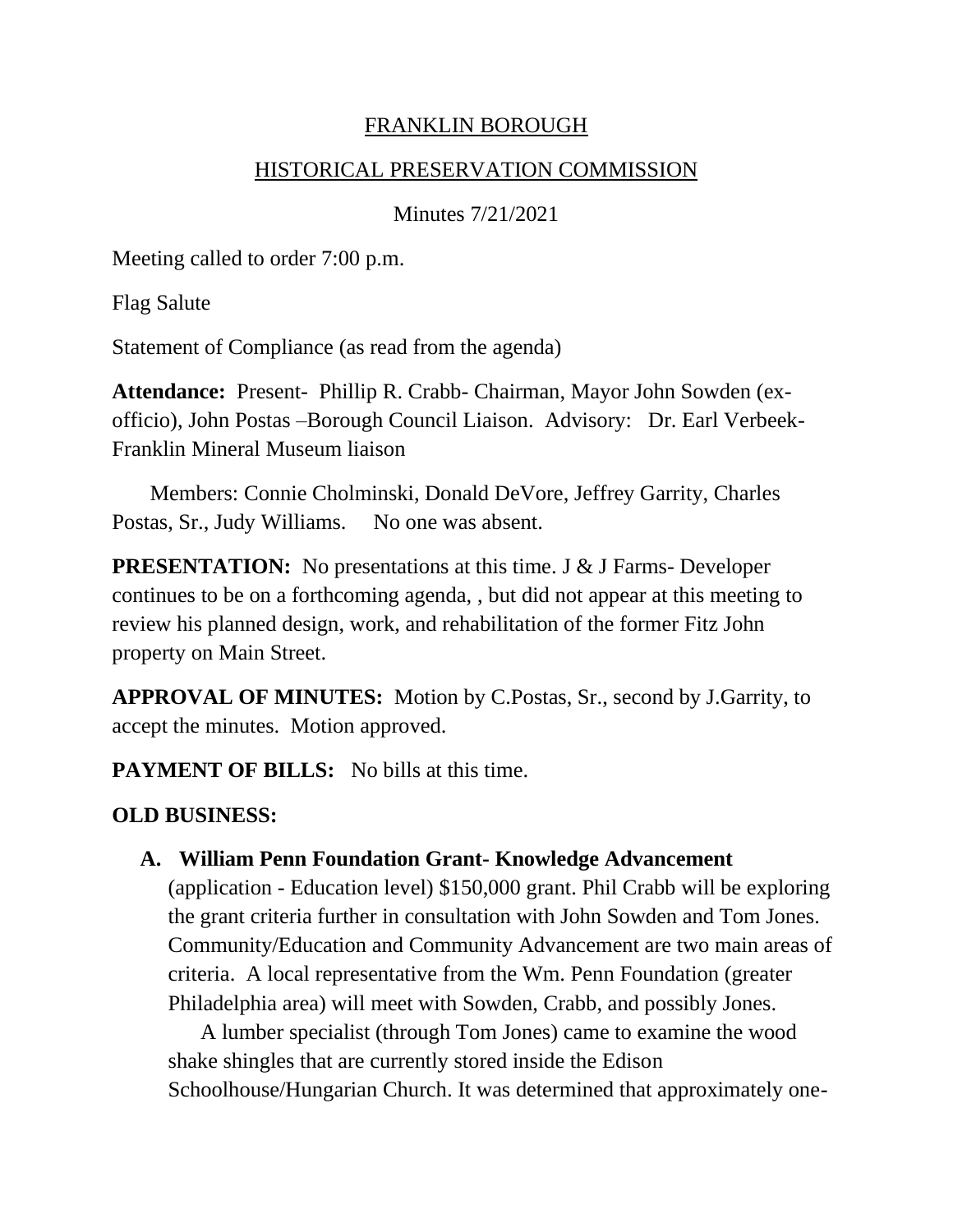third of the material is still usable. He was also doing a visual of the square footage of the roof to provide an estimate for the roof.

**B. Kirby Grant-** The FBHC will be researching the Kirby Foundation to see if grant money might be available to help with the project. The Kirby Foundation was very helpful in the past when looking for financial help.

#### **C. Discussion of Historic District Definition**

The board continued to discuss and review the outline of a potential historic district in Franklin. A resolution was suggested by Crabb that The Franklin Borough Historic Commission submits the Historic District Map as discussed.

 [Mayor Sowden shared thoughts/questions to the board on possible inclusion of the Lime Kiln on Cork Hill Road, Farber's Quarry, East side of Wildcat Road near the Immaculate Conception Church. There was also discussion on extension of the western border of town. ]

 [ With guidance and discussion, possibly go back to the outline of the map and include parts of Wildcat Road near the "Laner Corner", Immaculate, Fowler, the west side of Davis Road including the Van Horn Farm.]

# **The two paragraphs set off in brackets are from the June meeting and are reinstated in the July minutes as a reminder of the extended conversation**.

There will be continued discussion and review of the proposed Historic District.

### **D. Application for Historic Marker- definitions, Franklin Mineral Museum (Open-Cut / Buckwheat), and Parker Shaft/Mine**

A discussion occurred about the future application process of the Sussex County Historic Marker Program. Judy Williams, sitting on the Franklin Mineral Museum (FMM) Board and working with Dr. Earl Verbeek, Curator, and Mark Boyer, President, submitted the application for the FMM designating the Open-Cut/Buckwheat mine area as a significant historical place in Franklin history.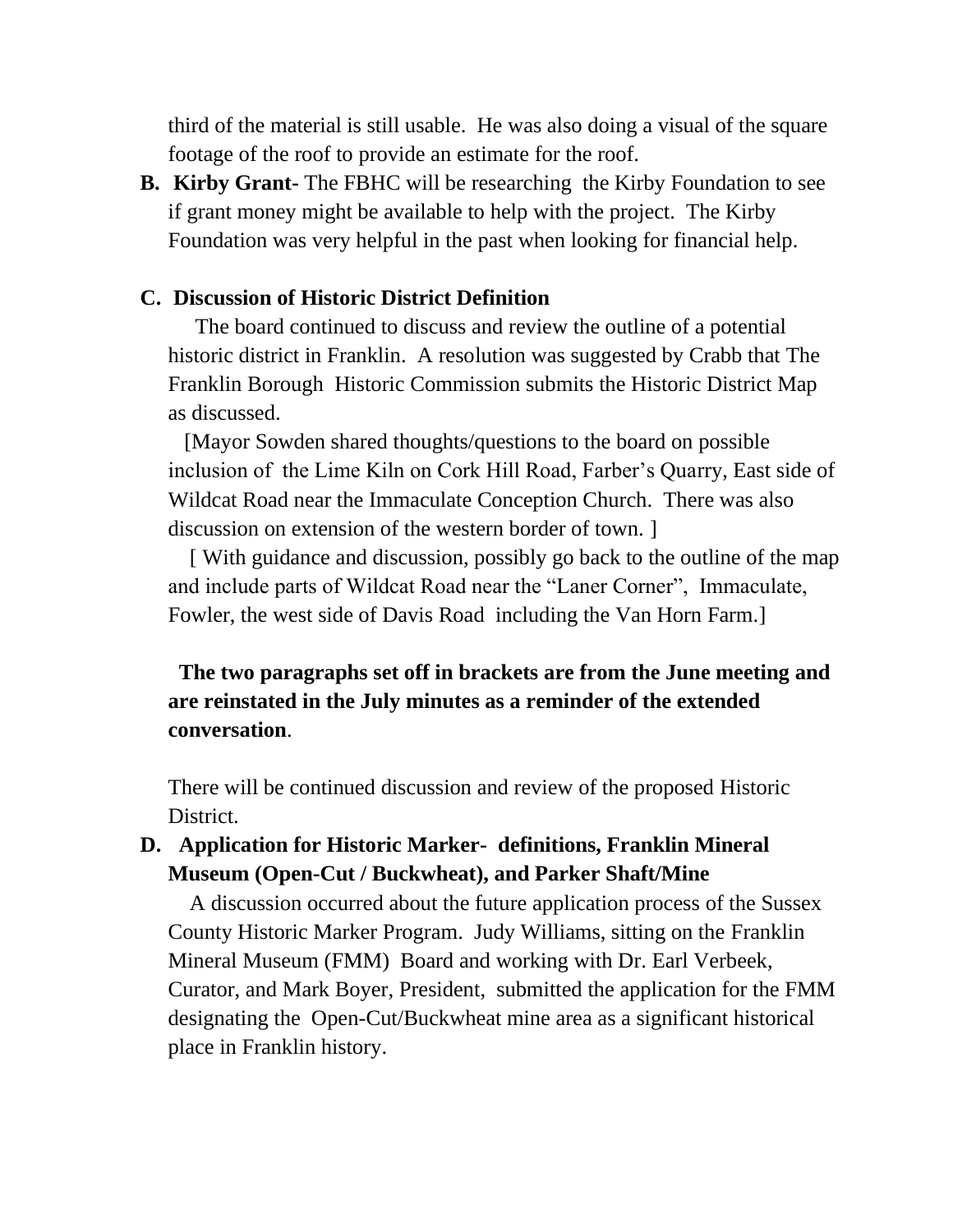Ralph Bonard, local collector, and former Advisory for the Franklin Mineral Muesum, submitted the application for the Parker Shaft/Mine as a significant historical place in Franklin history.

 Part of the discussion concerned funding for the historic markers. The Franklin Mineral Museum marker will be funded (half by Sussex County and half by FMM). The Parker Shaft/Mine marker was possibly unfunded at the time of application. After detailed discussion, a motion was made by J.Postas, second by C.Cholminski, to approve financial backing for the Parker Shaft/Mine marker in the amount of \$1,200, or about half of the cost of the marker, the other half being paid by Sussex County. Seven affirmative votes, passed unanimously. Mayor Sowden, Dr. E.Verbeek, Advisory, and J.Postas, Council liaison, did not vote.

 Concern was raised that there needs to be historical accuracy when applying for Markers so there would not be a problem with inaccurate or incorrect information on these markers, and there should be a review of the material, possibly by the FBHC, before it is submitted to the County Marker Program. At the time of the submission of the historic marker applications, the FBHC was not in existence. The Sussex County Historic Marker does have its own committee of historians which also reviews the submitted material, and visits the site to determine the validity of the location.

#### **APPLICATIONS TO BE HEARD/RESOLUTIONS**- Mogul Enterprises, LLC

Block 609, Lots 20, 21, 22 23 from PB 04-21-01

The FBHC is requesting additional information on the following:

- **1. Architects rendering of a final plan on the façade (outdoor rendering) as requested by J.Postas- request for copies**
- 2. Pg. 3 Lot 21, 23 already have approval
- 3. Pg. 5, #9
- 4. Pg. 9 #15